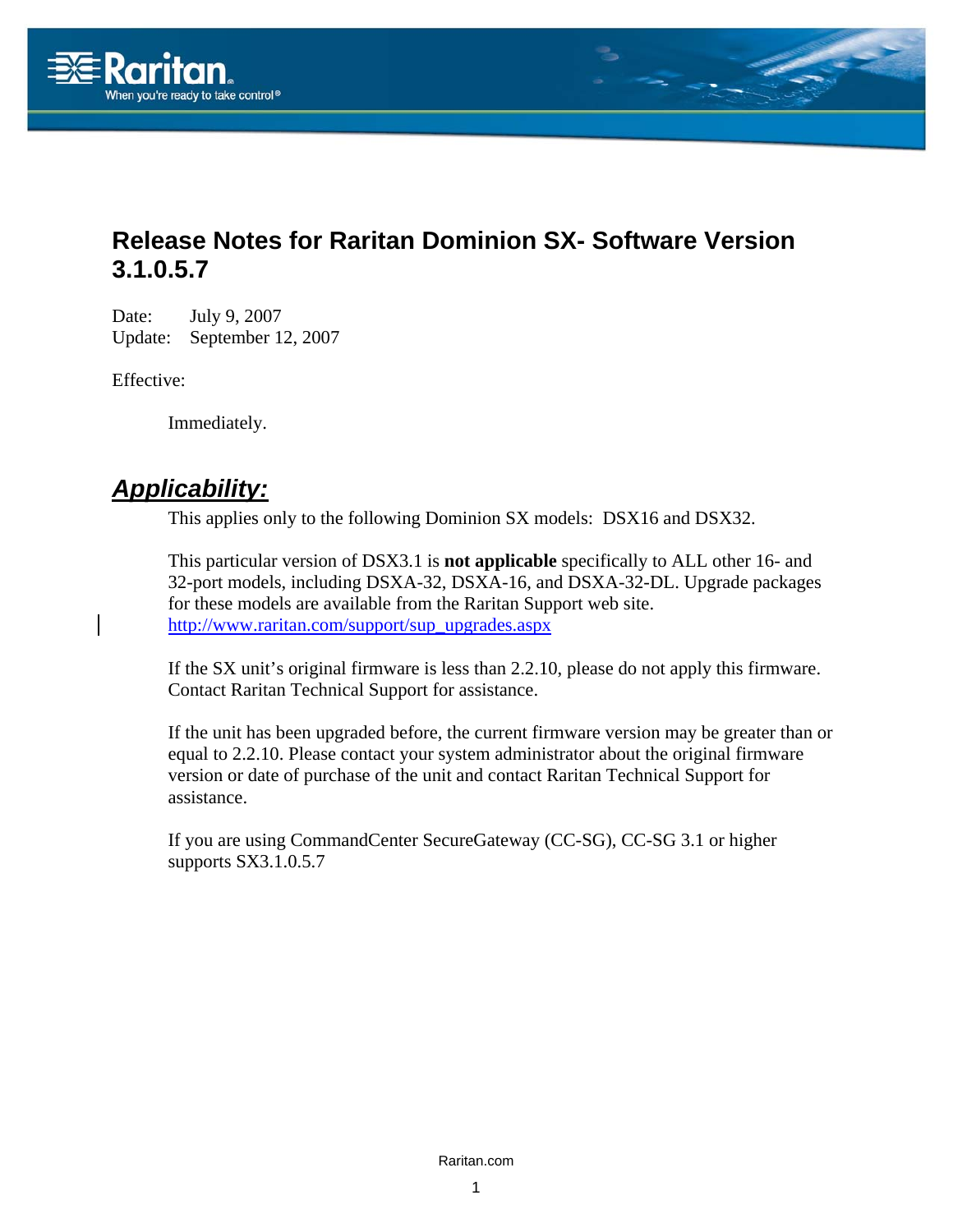

# *Release Matrix for Dominion DSX16 and DSX32 only*

#### **Upgrade Limitations:**

- **This upgrade is only from 2.5.x or 3.0.x to 3.1.0.5.7**
- **Any prior version, e.g., 2.4.x, must be upgraded to 2.5.x first, then it can be upgraded to 3.1.0.5.7**

| <b>Starting</b><br>Release    | Final<br>Release | Comments                                                                                                                                                                                               |
|-------------------------------|------------------|--------------------------------------------------------------------------------------------------------------------------------------------------------------------------------------------------------|
| $2.5 \text{ x}/3.0 \text{ x}$ | 3.1.0.5.7        | Step 1. Upgrade with UpgradePack_2.5.6_3.1.0.5.7/Pack1of2 (unit will<br>auto reset after upgrade)<br>Step 2. Upgrade with UpgradePack_2.5.6_3.1.0.5.7/Pack2of2 (unit will<br>auto reset after upgrade) |

Upgrade Time is approx 6 minutes. Note that there are two upgrade packs to apply, and the firmware upgrade is not complete until both upgrade packs are applied.

The RFP files are ONLY for use with CommandCenter Secure Gateway. Once loaded onto CommandCenter SecureGateway 3.1, these files can be used to upgrade DSX16 and DSX32 units from CommandCenter-SG 3.1 or higher.

| <b>Reboot /Upgrade</b>      | <b>Definition</b>                                  | <b>Time</b> |
|-----------------------------|----------------------------------------------------|-------------|
| Pre-reboot upgrade time     | Time required to copy files and extract some files | 3 minutes   |
| Post-reboot file extraction | Time required to extract files which were copied   | 3 minutes   |
| time boot up                | during upgrade                                     |             |

#### **Upgrade Limitation:**

- Only upgrade from 2.5.x and 3.0.x is supported
- If upgrade is attempting from 2.4.x or older release to 3.1, the upgrade will fail. The unit will not be impacted as no files will get copied
- This release **is not supported** by older versions of CC-SG, namely CC-SG2.3 or CC-SG3.0 (or any older releases).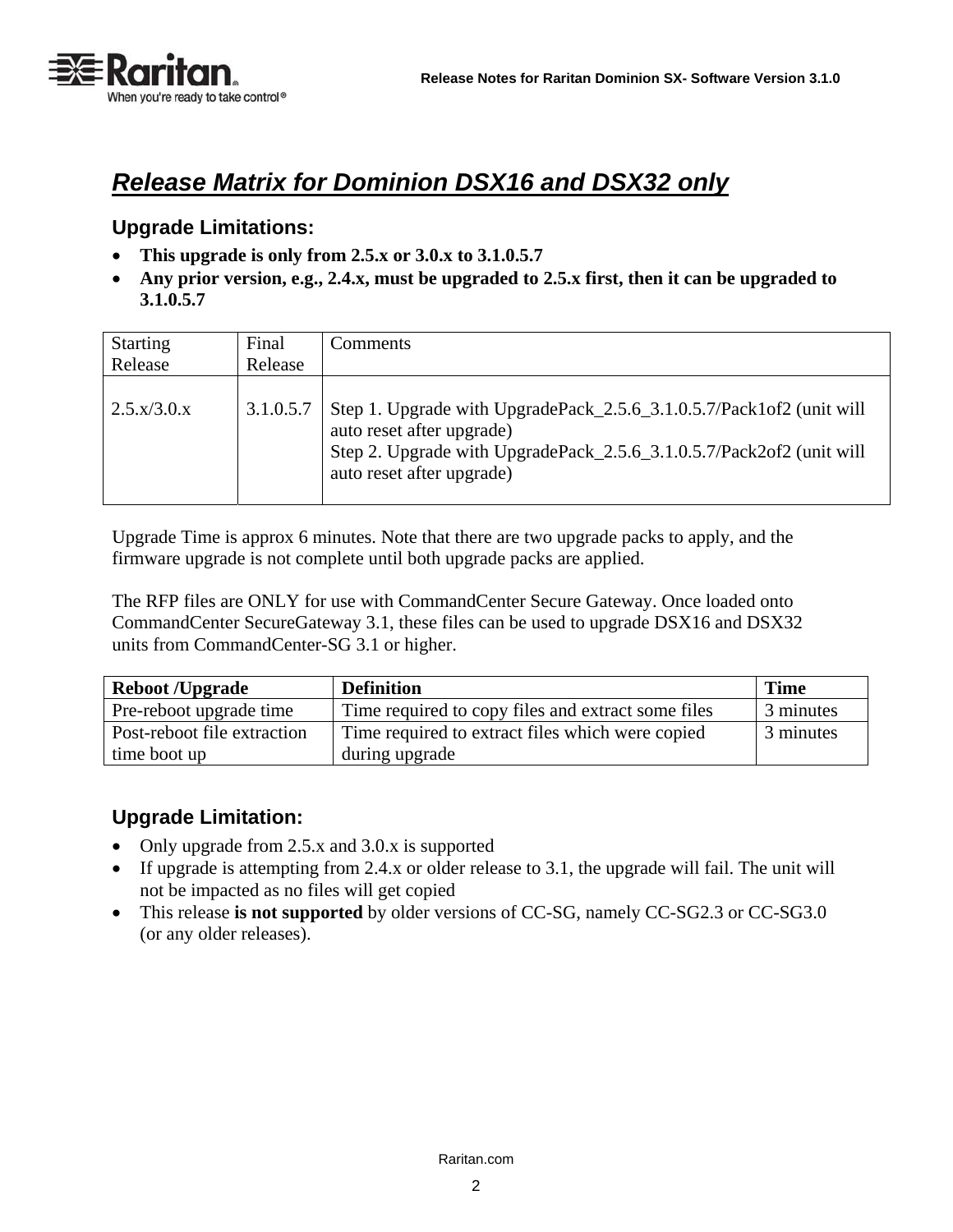

# *Release 3.1 Overview:*

Release 3.1 is a software upgrade of release 3.0. It includes scores of new features and enhancements to the current new product.

- Internationalized Raritan Serial Console (RSC) application for standalone use on Windows, Solaris, and Linux. This is the best-of-class Java application from any company in the console server business, and it is available as a downloadable applet when accessing a port on the Dominion SX. This provides and preserves a common userexperience with the application and the applet. Furthermore, since this applet is also used by Command Center Secure Gateway (CCSG), it carries the common user experience to users of this platform as well.
- Fully-featured power control for RPC and Dominion PX with outlet associations for servers and networking devices with multiple power feeds – whether these inputs are from one power distribution unit or multiple power distribution units.
- Security: enhancement to the firewall added pre- and post- routing and Static NAT (SNAT) support.
- Localization: the Raritan Serial Console (RSC) supports four languages: English, Chinese, Japanese and Korean.
- Enhancements in SMTP notifications persistent attempts (automatic retries) to send SMTP notifications and support for mail server authentication.
- Enhancement in Security: when the Modem Dial Back option is enabled, the user is not allowed to connect to SX by using direct dial in (non-PPP) feature of hyper terminal or similar dialup applications.
- Reliability: CPU Watchdog Timer is added to monitor the health of software. The LED blinking logic is added to indicate activity of serial port, LAN port and operating system heartbeat.

### *Known Limitations:*

When using Internet Explorer 6.0 or higher, please "Turn-off the Pop-up Blocker" in order to view the user list or other associated applications.

When performing Associations Power Control command, the delay parameters represents the User Specified Delay. It is the minimum time (delay) needed between operations. Experienced Delay is Operational Delay plus User Specified Delay, e.g., Sequence Interval and Power Recycle Interval

When using NFS, renaming a port (channel) only takes effect in the NFS log when logging is stopped and started again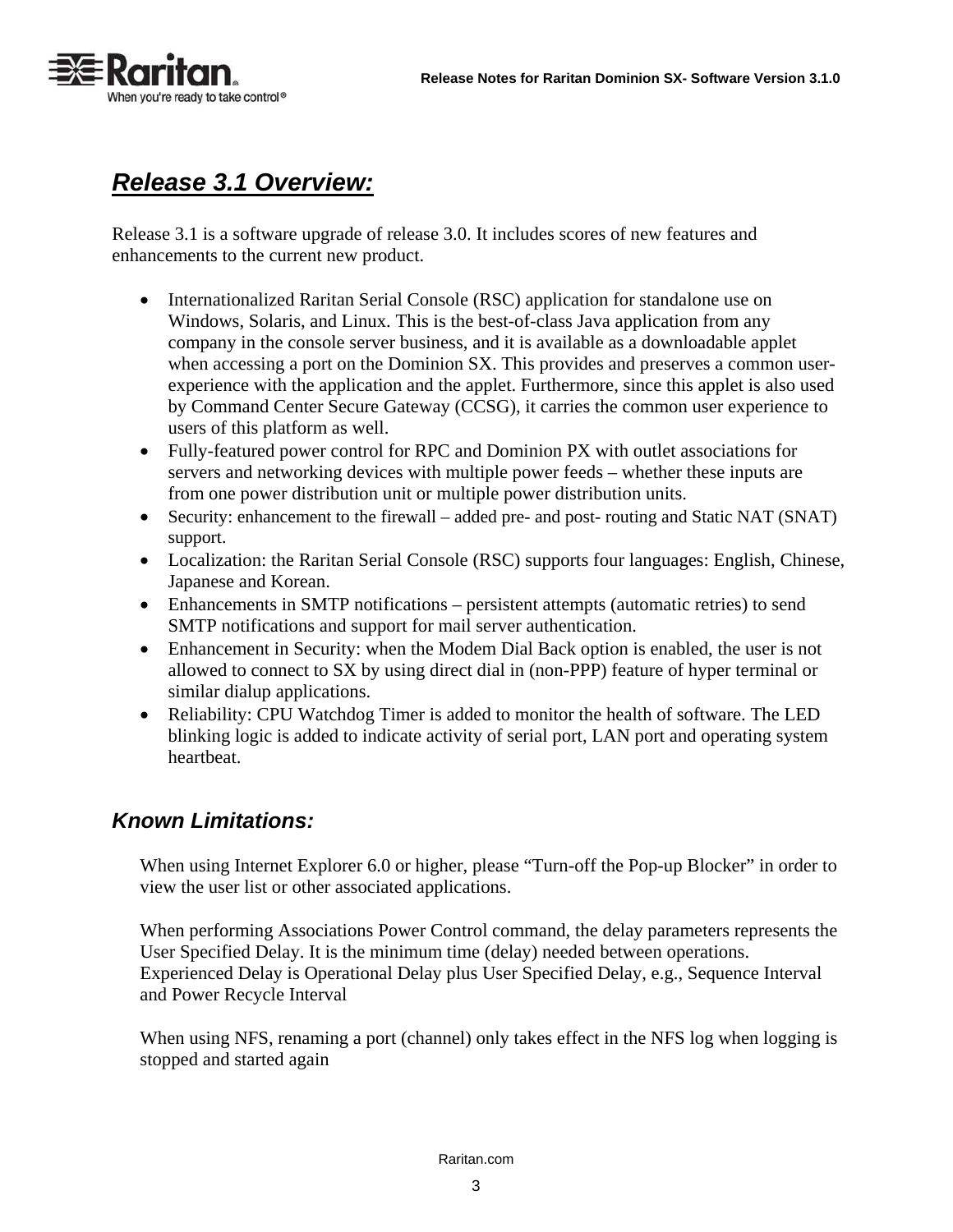

JRE 1.5.0 does not support "RSC Help" window in this release. Please upgrade JRE to 1.5.0.03 or above version

Power control is not supported on the last port of the unit. The last port can be used for nonpower control target

Japanese menu support is provided. However, Japanese Encoding for the target communication is not fully supported

# *Release 3.1 Compatibility Information*

- Dominion SX models: DSX16 and DSX32 only. If your model number has any suffix (like DSXA, DSXB, or DSX-32-DLM etc.), these models are not supported by this upgrade. There are other files on Raritan's web-site for these units. This upgrade is intended for units that do NOT have PMON (name of a bootloader).
- The standalone version of the Raritan Serial Console (RSC) is available from the Raritan Support web site.

[http://www.raritan.com/support/sup\\_upgrades.aspx](http://www.raritan.com/support/sup_upgrades.aspx)

Contact Raritan Technical Support or Sales Engineering for more information

- When upgrading from Firmware release 2.5, please note the following specific changes:
	- o The port used for SX application is now **changed from TCP port 51000** (or other user- specified high-numbered port) **to TCP port 5000**. This port is also renamed as the CSC port.
	- o The Discovery port used for CommandCenter communications is not changed, and remains at UDP port 5000. CommandCenter Secure Gateway 3.1 is required for release compatibility.
	- o User groups are now supported, so users can now be put into groups that are function-based, rather than user based.
	- o To accommodate the many new features, the TCL interpreter has been removed.
	- o Kerberos V5 is NOT supported on the DSX16 and DSX32 models only (all other models support Kerberos)
	- o The factory default inactivity timeout has been changed to 10 minutes (from 5 minutes)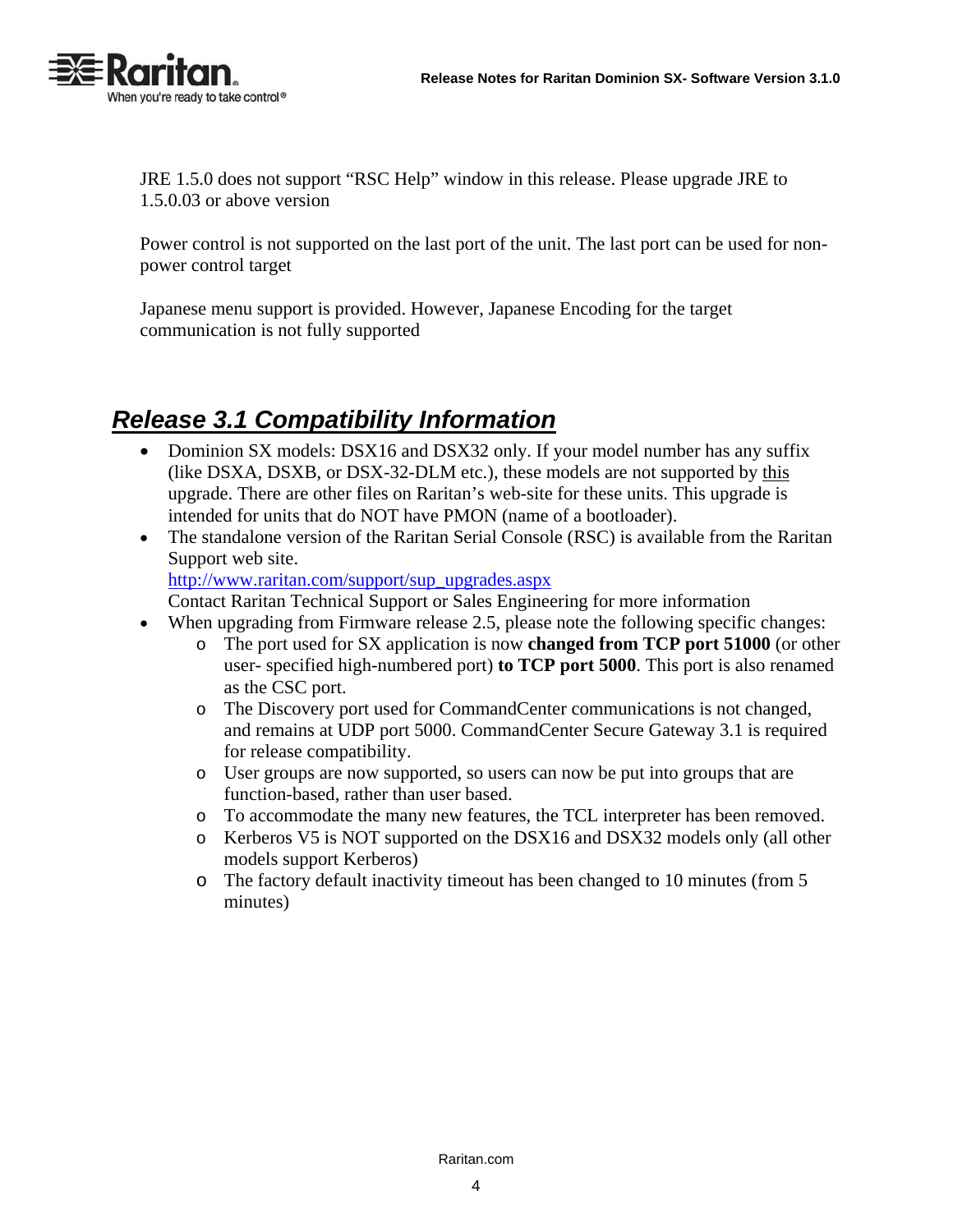

#### **Important Notes and Information:**

- The minimum configuration requirements for the Raritan Serial Client are:
	- CPU speed of 1.0 GHz
	- RAM of 512 Mbytes.
- When changing certain key administrative settings (IP Address, IP Gateway etc.), you must re-boot the SX for the new parameter(s) to take effect.
	- The Administrator should warn all users when a re-boot is necessary.
	- The Administrator should change the necessary parameters and then perform a reboot for the settings to take effect.

#### **Release Package Details:**

The Release 3.0 package for the Dominion SX series has the following components:

- *DominionSXReleaseNotes-Intel-3.1.0-v3*
- *UpgradePack\_2.5.6\_3.1.0.5.7.zip*

# *Firmware Upgrade Instructions*

#### **Firmware Upgrade Prerequisites:**

- It's highly recommended to clear up any event logs before upgrade is started to free up space
- If you have any questions, or do not meet the pre-requisites listed below, please **stop** and contact Raritan Technical Support for further instructions. Please read the entire instructions (this document) before proceeding with the upgrade.

#### **General Upgrade Instructions (Standalone Upgrade)**

**Note: For best results, the SX device should be re-booted before the firmware upgrade is applied.** This will ensure that no users are logged in and/or no sessions are active.

- Only Administrators can upgrade the SX.
- There should not be any active users using the Dominion SX; this means that no users, other than the Administrator performing the update, are logged into the unit. Up to 6 minutes are required to complete the update procedure.
- The software upgrades are written to flash memory, and this takes time to complete. Please do not power-off the unit, or disconnect the Ethernet connection while the upgrade is going on. If you have any questions during the update, call Raritan Technical Support.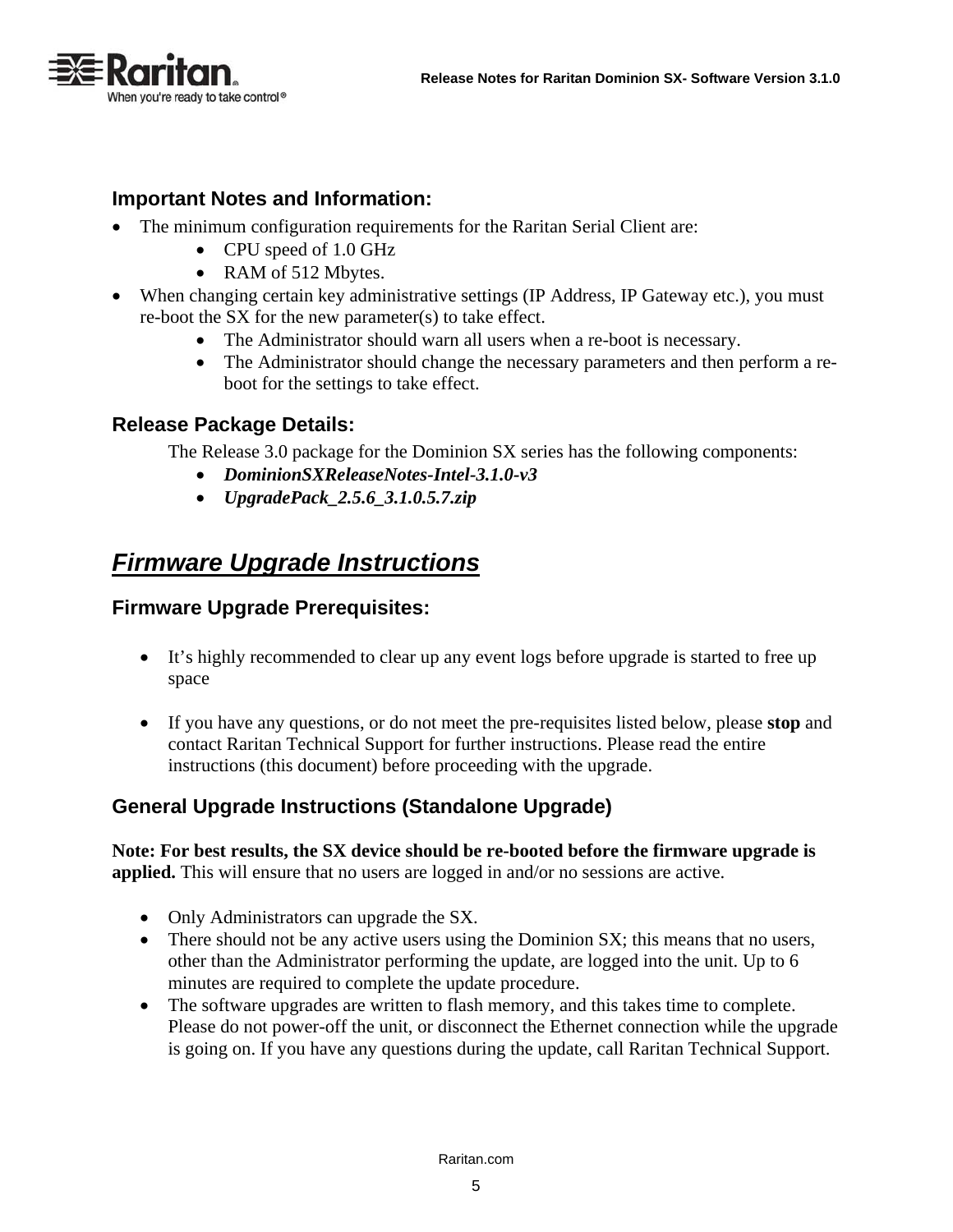

- 1. Close any remote or local SX sessions to all devices connected to the Dominion SX unit – servers, power strips, and serial devices.
- 2. Close all open RaritanConsole windows.
	- This procedure can only be done from the (Web-browser) interface, with a supported browser.
	- If doing the firmware upgrade over a VPN, ensure that the connection is stable and that no inactivity timeouts have been set.
	- If operating through a router/firewall, the FTP port (TCP port 21) may be blocked and the upgrade may not be possible; in this case a local FTP server is necessary to upgrade the Dominion SX unit.
	- If you are running an FTP server on a Windows PC to upgrade the Dominion SX unit, please read the following additional notes:
		- o Please Disable the Windows Firewall before doing the upgrade, or else the upgrade will fail.
		- o If you are using VPN software (like Cisco's VPN client), it may also have a built-in firewall that blocks FTP access to the Windows PC. By default when the Cisco VPN client is loaded (it may or may not be in use), the firewall is running automatically, so it has to be disabled to allow the Dominion SX to access the FTP server on the Windows PC.
		- o Additional operating system security settings, and optional software, may also prevent an FTP server on the Windows PC from being accessed from the Dominion SX unit.
		- o On a heavily loaded Windows PC (with lots of applications running), connection timeouts to the FTP server may cause the upgrade to be aborted; it is best to close all applications except the FTP server to complete the upgrade.

#### **CAUTION: Failure to follow the upgrade instructions exactly could render the Dominion SX unit inoperative, requiring an RMA and a return to factory for repair. Please follow the upgrade instructions explicitly.**

The following section provides detailed, step-by-step instructions to perform the upgrade. If unsure of any instructions, please contact Raritan Technical Support before proceeding with the upgrade.

#### **Additional Prerequisites**:

- Note: for best results, the SX device should be re-booted before the firmware upgrade is applied. This will ensure no users are logged in or sessions active.
- In Internet Explorer (or other supported browser), type in the IP Address of your Dominion SX unit, and login in as an Administrator.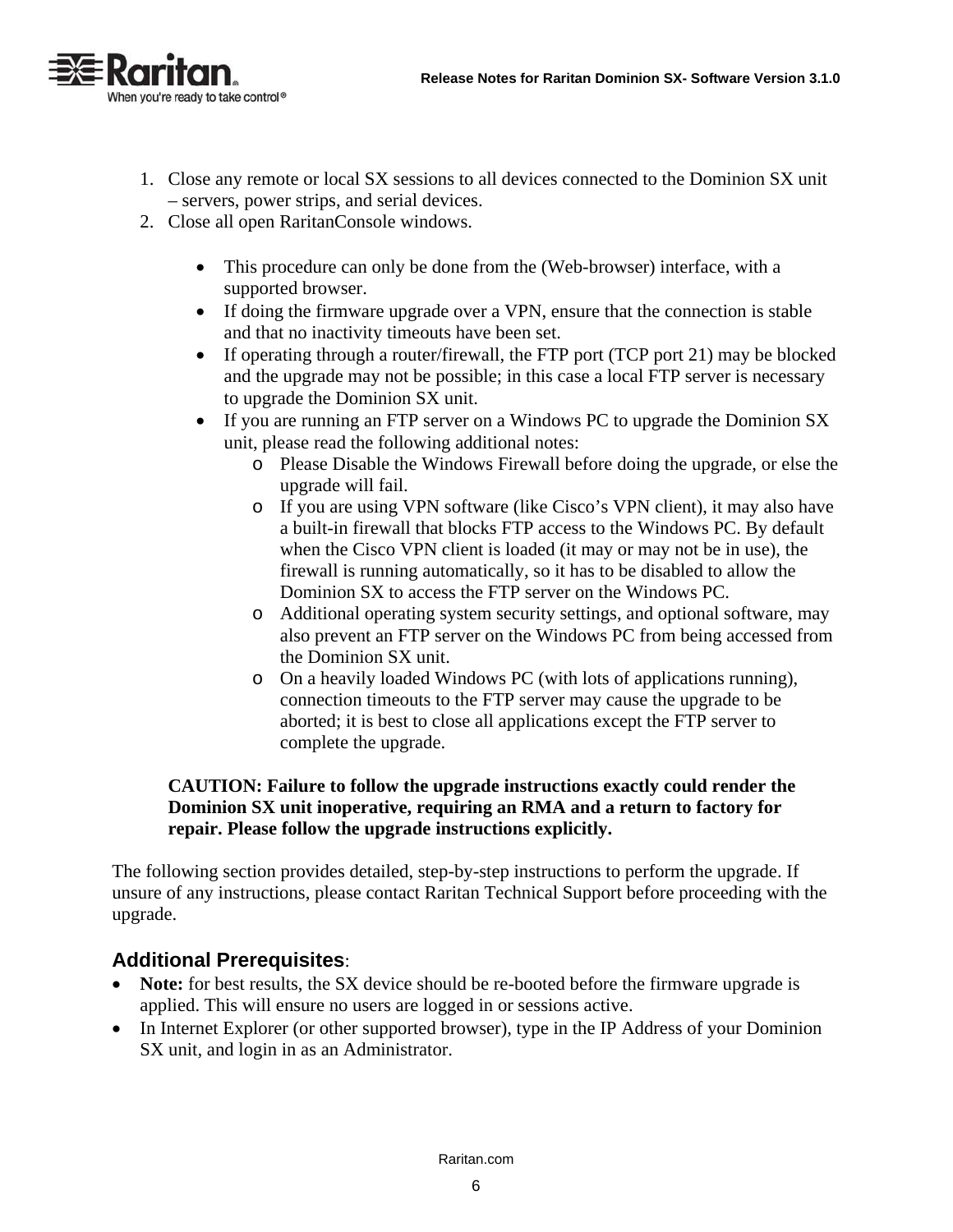

Before you perform a firmware upgrade, you must

- 1. Download the upgrades file(s) onto a local FTP server.
- **2. Unzip the files.**
- 3. Obtain the IP address of the FTP server.
- 4. Obtain the file path to the upgrade file(s).
- 5. Obtain a user account (Optional) if "anonymous" access to the FTP server is not supported.

The Firmware Upgrade feature allows you to upgrade the Dominion SX unit's firmware to a newer version. These upgrades preserve user-defined settings. You do not need re-configure the unit after the upgrade is complete.

# *Firmware Upgrade*

Important: During an upgrade procedure, do not attempt to access any unit features or functions, including, but not limited to, Reset and Exit. Interrupting the upgrade procedure can cause memory corruption and render the unit non-functional. Such an action may void your warranty or service contract, and in such a case unit repair/replacement costs may be solely the responsibility of the user.

Note: Many upgrades can be performed "anonymously" from the FTP server.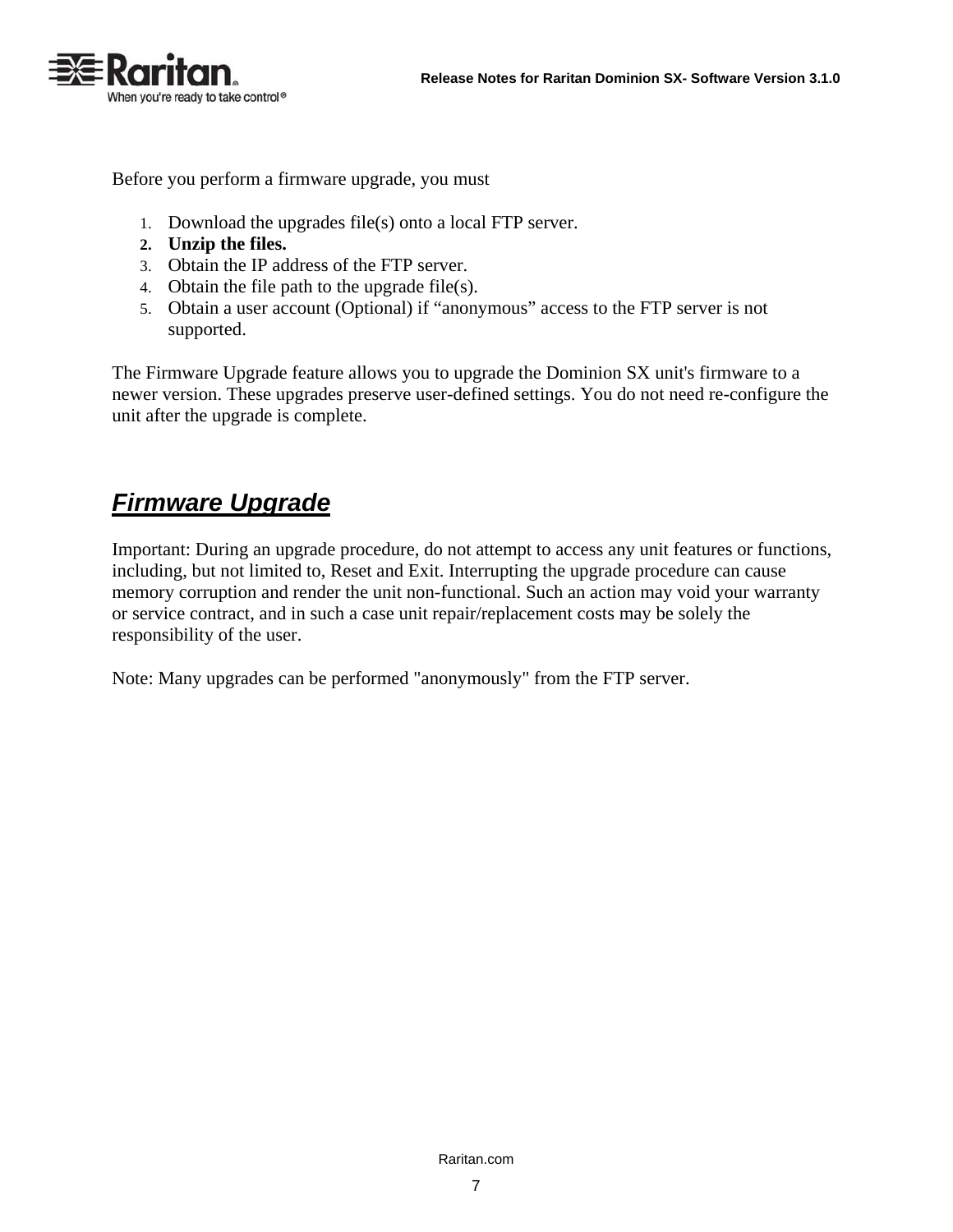

#### **To perform the upgrade:**

- 1. Click the **Firmware Upgrade** section on the Maintenance menu. To view the Firmware Upgrade information
- 2. Type the **IP Address of the FTP server** in the IP Address field
- 3. Type your **Login** name in the Login field
- 4. Type your **Password** in the Password field
- 5. Type the **File Path** in the File Path field
- 6. Click **Upgrade**
- Once the upgrade is initiated, the upgrade status message indicates the progress of the upgrade
- Locate and select the DIRECTORY where the unzipped SX3.1 firmware is located on the FTP server. A file-name is not necessary, just the right path to the directory containing the upgrade files.

For example: C:\Documents and Settings\SX3.1\UpgradePack\_2.5.6\_3.1.0.5.7\Pack1of2

• After firmware pack 1 is applied, the SX will restart

**IMPORTANT: the following scenario only applies to the Dominion SX of type DSX-16, DSX-32 bought before August 2004. The attempt to upgrade firmware to the 3.1.0.5.7 version will be aborted if the unit is detected with less than 32MB partition size. The upgrade will not be performed but the unit's operation will not be impacted.** 

**If the SX auto restarts after displaying the message "version\_check: version check programming flash with new data" for a minute or so and the version number remains the same as before after restarting, the partition size of the SX is less than 32MB. Please contact Raritan Technical Support for the further assistance**.

**On the other hand, if the version number is changed to 3.1.0.5.7 after rebooting, the partition size of the SX is 32MB and you can perform the following procedures to complete the upgrade.** 

- After unit restart, repeat above procedures but enter the directory for firmware pack 2. For example: C:\Documents and Settings\SX3.1\UpgradePack\_2.5.6\_3.1.0.5.7\Pack2of2
- The firmware upgrade may take up to 6 minutes per SX.
- You cannot operate the SX during the upgrade.
- The progress bar may pause for a long period at certain points; this is normal.
- **DO NOT REBOOT OR POWER CYCLE THE SX!**
- When complete, the Dominion SX will reboot and the current session will close.